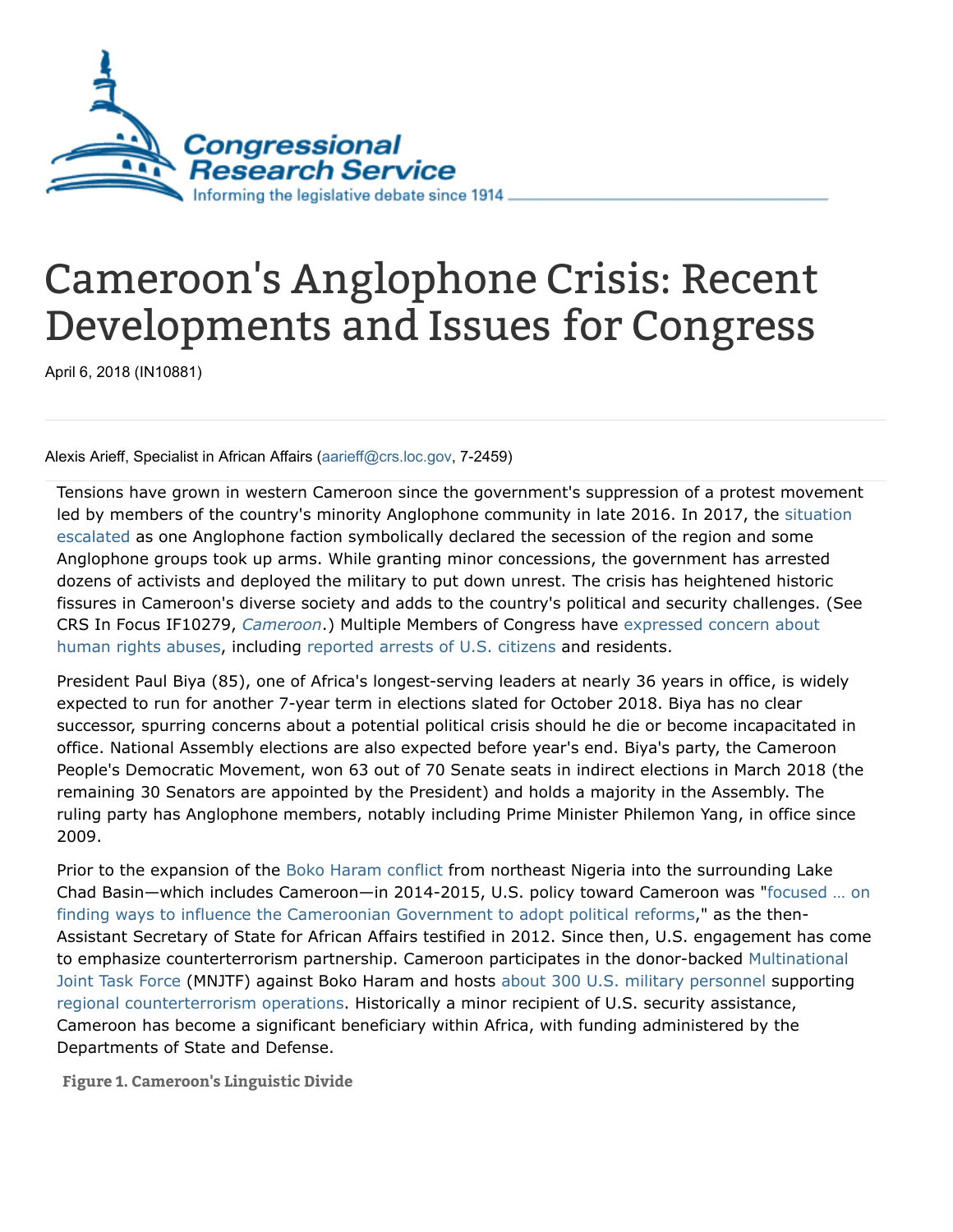

Sources: Graphic created by CRS. Map and information generated by Hannah Fischer using data from the Department of State (2015); Esri (2016); ArcWorld (2016); and DeLorme (2016). Literacy data from Cameroon's Central Bureau of the Census and Population Studies, 2005.

## Key Developments Since 2016

Protests and strikes erupted in western cities in October 2016 over the central government's reported efforts to hire French speakers in schools and courts in Anglophone-majority regions. Negotiations between government officials and protest leaders [collapsed](https://d2071andvip0wj.cloudfront.net/250-cameroons-anglophone-crisis-at-the-crossroads_0.pdf#page=15) in January 2017 amid rioting. The government then banned prominent Anglophone groups involved in the talks, brought terrorism charges against top activists, cut internet access in Anglophone regions, and sought to suppress critical media [commentary.](https://cpj.org/reports/2017/09/journalists-not-terrorists-cameroon-ahmed-abba-anti-terror-imprisoned.php) President Biya later offered concessions, restoring internet access, releasing some protest leaders, creating a National Commission for Bilingualism and [Multiculturalism,](https://www.prc.cm/files/b1/00/4d/1f4edab0eb8fab5df54955177eff43d3.pdf) and appointing more Anglophone [magistrates.](https://d2071andvip0wj.cloudfront.net/250-cameroons-anglophone-crisis-at-the-crossroads_0.pdf#page=17) Anglophone activists have portrayed these actions as largely symbolic and decried an ongoing government crackdown.

Anglophone protests again erupted on October 1, 2017, the anniversary of the unification of Frenchand [English-speaking](http://www.dw.com/en/will-ambazonia-become-africas-newest-country/a-40780904) areas in 1961 (see below). Some proclaimed the independence of the Federal Republic of Ambazonia—a reference to a bay that once marked the boundary between French- and [British-held](https://www.amnesty.org/en/countries/africa/cameroon/report-cameroon/) areas. Security forces reportedly responded by killing at least 20 protestors and arresting over 500. Officials also [restricted](https://www.reuters.com/article/us-cameroon-politics/cameroon-orders-anglophone-region-total-lockdown-for-three-days-idUSKCN1C433Y) public [gatherings](https://www.reuters.com/article/us-cameroon-politics/cameroon-separatists-kill-at-least-two-gendarmes-as-anglophone-dispute-escalates-idUSKBN1D81PH) and travel within affected areas. Armed separatist groups emerged around the same time and attacked state security forces. As violence escalated in early 2018, [Cameroonian](https://www.reuters.com/article/us-cameroon-separatists-exclusive/exclusive-we-are-in-a-war-cameroon-unrest-confronted-by-army-offensive-idUSKBN1FS1Y8) soldiers reportedly besieged villages, opened fire on civilians, and burned down homes. In January 2018, Nigerian authorities forcibly returned 47 [Anglophone](https://www.state.gov/r/pa/prs/ps/2018/02/277988.htm) activists, including reported asylum seekers, to Cameroon, where they have been detained as ["terrorists."](https://www.reuters.com/article/cameroon-separatists-nigeria/update-2-cameroonian-separatist-leader-is-deported-to-cameroon-from-nigeria-idUSL8N1PO5PN) In apparent retaliation, suspected Anglophone militants have reportedly seized at least 40 civilian and [government](https://www.voanews.com/a/armed-anglophone-separatists-in-cameroon-kidnap-40/4303806.html?utm) hostages. The U.N. has registered over 20,000 refugees fleeing western [Cameroon](https://data2.unhcr.org/en/documents/download/62877) for Nigeria.

## Background